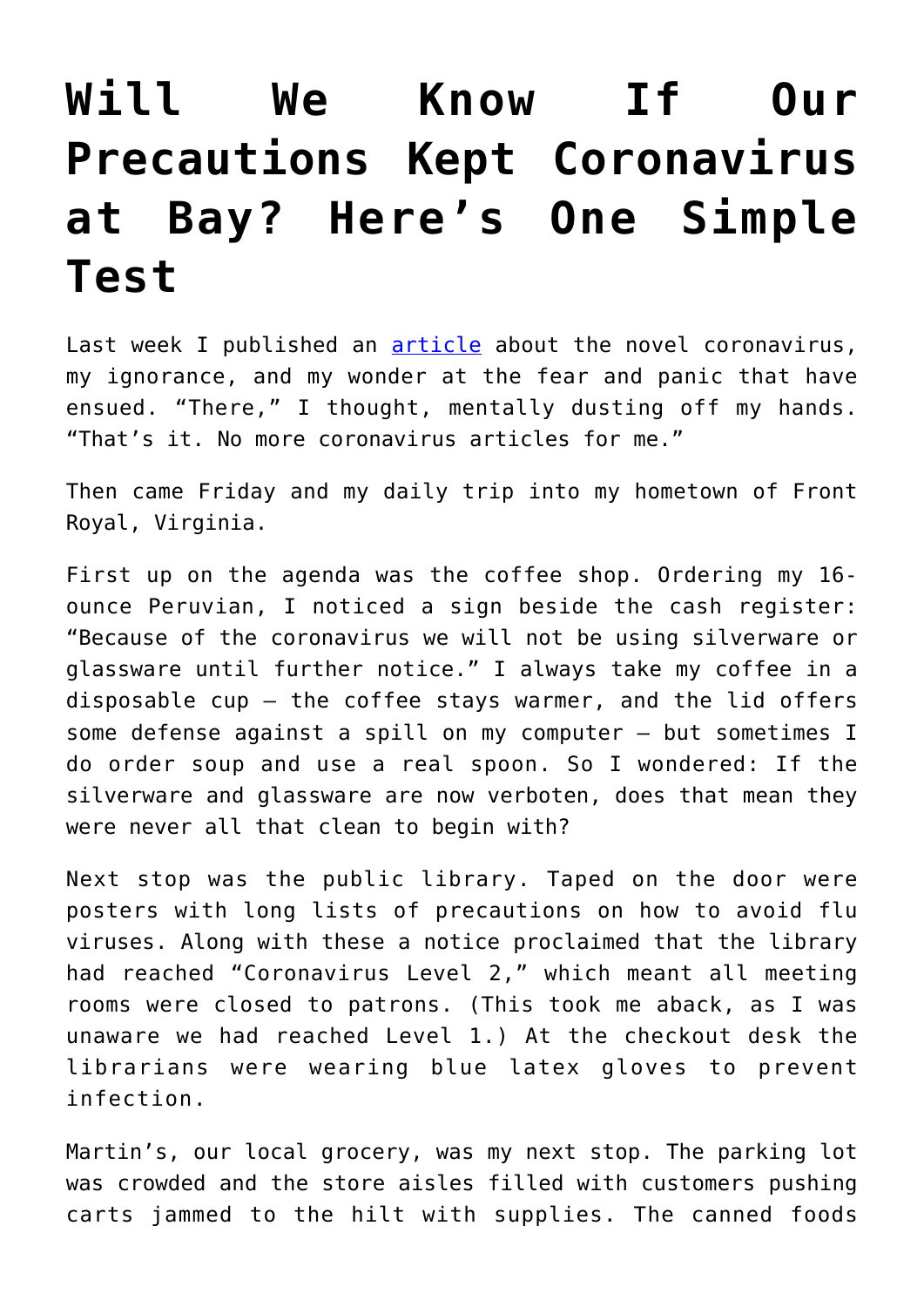section was in shambles and the toilet paper had disappeared. (I've read of exhausted medical personnel in places like China and Italy battling the virus, but in my mind's eye I saw weary factory workers heroically putting in overtime to produce TP.) The supply of milk, usually wiped out in the face of an approaching snowstorm, was holding up, but the bread shelves were almost bare.

Next came the ABC store, where I purchased a bottle of vodka. Straight-faced, I asked the cashier, "Would you prefer I pay in cash or toilet paper?" He looked at me bewildered, then burst out laughing. "Yeah, it's pretty crazy, man," he said.

Back home, I found all sorts of online reports that were also "pretty crazy." Our governor ordered all Virginia schools closed for two weeks. The church I attend announced that all Sunday school classes and Lenten soup suppers were being bumped from the calendar. Pope Francis canceled all Masses in the Diocese of Rome, which surprised me because so few Italians attend religious services. You'd surely be safer inside a church than in a café in Rome.

Air travel suspended, the stock market like a see-saw, billions and billions of dollars being thrown into the fray, churches closing, toilet paper snatched from the shelves as if we'd all eaten too much mystery stew: that's our situation. But how can we judge the effectiveness of these measures? Are we overreacting? Are these preventatives too little or too much?

To date the United States has seen over 7,000 coronavirus cases and 115 deaths from the disease.

Meanwhile, by February 1, 2020, the common [flu](https://www.contagionlive.com/news/us-flu-cases-increased-by-4-million-over-the-last-week) for 2019-2020 had infected 19 million Americans, hospitalized over 180,000 of these people, and left more than 10,000 dead. The toll of those afflicted has undoubtedly increased tremendously over the last six weeks.